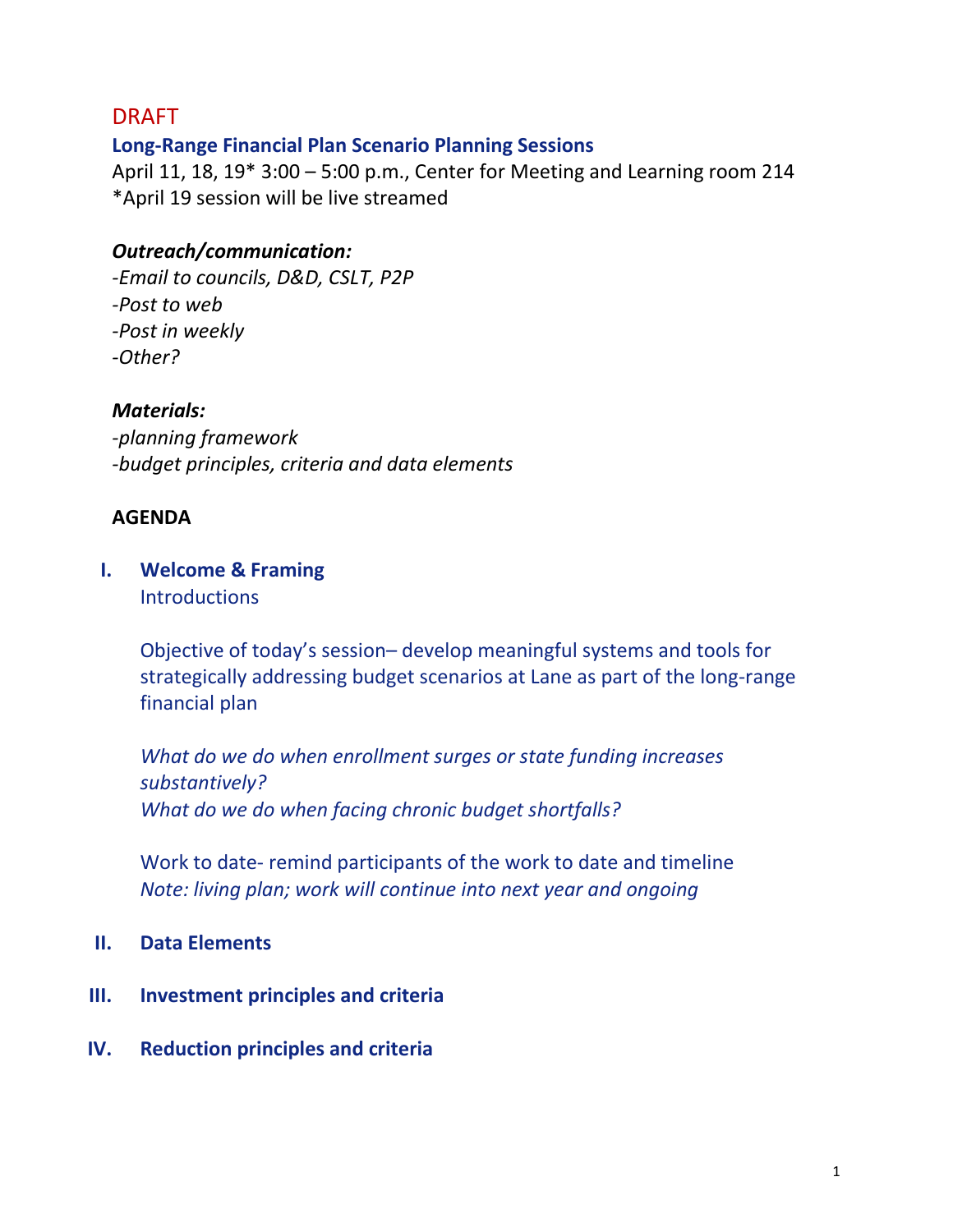### **Budget Principles, Criteria and Data Elements**

The budget principles, criteria and data elements presented on the following pages are part of Lane's Long-Range Financial plan. They are used regularly by departments, programs and services to inform planning and budgeting at the unit level. In addition they are used by committees allocating resources such as student technology fee and Perkins grants. In the event of budget or program reductions these elements will inform those decisions.

## **Data Elements<sup>1</sup>**

Enrollment, student success, staffing and financial data elements are accessible and applied in **annual department planning** (previously called unit planning), **program review**, and in **budget development**. In addition to addressing standard data elements, departments are encouraged to identify key data/performance indicators that are most meaningful to their specific context and activity.

| <b>Criteria</b>                                      | <b>Data Element</b>                                                 |
|------------------------------------------------------|---------------------------------------------------------------------|
| Enrollment – demand                                  | 5-year Enrollment History; future trends                            |
| Program - Discipline cost                            | Cost per FTE; revenue; comparisons with selected Oregon<br>colleges |
| Retention                                            | Student Persistence at the institutional level; course completion   |
| Capacity - Utilization                               | Capacity Analysis - class fill rate; student: faculty FTE           |
| Essential courses required<br>for degree/certificate | Student enrollment in required courses                              |
| Availability of jobs (for CT<br>programs)            | <b>Employment Department data</b>                                   |
| Wages (for CT programs)                              | <b>Employment Department data</b>                                   |
| Job Placement (for CT<br>programs)                   | <b>Employment Department data</b>                                   |

#### **INSTRUCTIONAL PROGRAMS**

#### **STUDENT SERVICES**

 $\overline{a}$ 

| <b>Criteria</b>                  | <b>Data Element</b>                    |
|----------------------------------|----------------------------------------|
| <b>Enhances Student</b>          | Number of service contracts            |
| Engagement                       | Number of unduplicated participants    |
|                                  | Demographics of individuals served     |
|                                  | Other evidence of enhancing engagement |
| <b>Enhances Student Learning</b> | Enhanced student persistence           |
|                                  | Enhances one or more CCSSE benchmarks  |
|                                  | Other evidence of enhancing learning   |

 $<sup>1</sup>$  From Lane's current long-range financial plan</sup>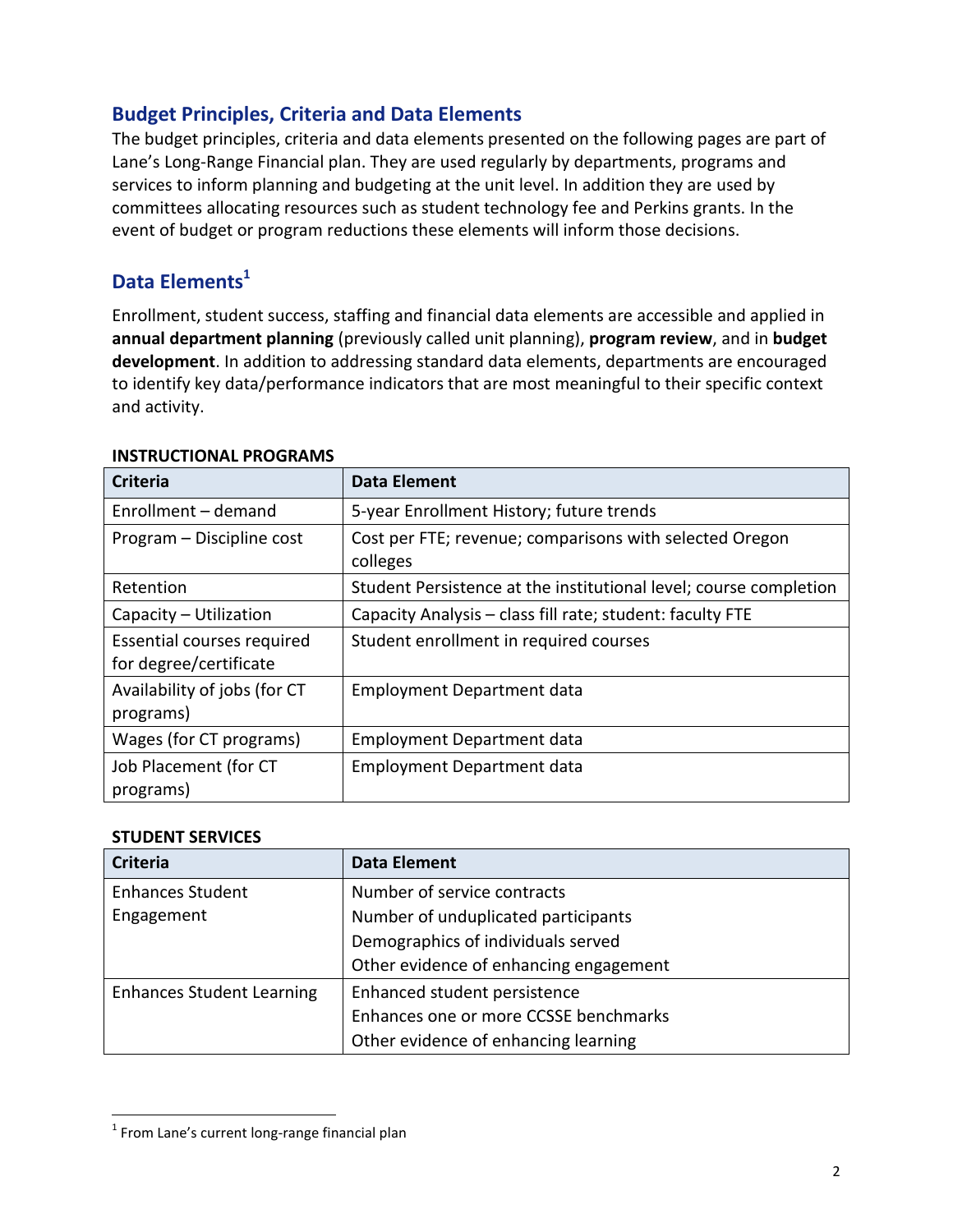# **Data Elements (continued)**

| <b>Criteria</b>                | Data Element                                                 |
|--------------------------------|--------------------------------------------------------------|
| <b>Enhances Student</b>        | <b>ACT Satisfaction data</b>                                 |
| Satisfaction                   | <b>CCSSE</b> satisfaction data                               |
|                                | Other evidence of enhancing satisfaction                     |
| <b>Requirement for Service</b> | Essential to completing a business process with students     |
|                                | Essential to an effective educational experience             |
|                                | Legally mandated                                             |
| Uses resources efficiently     | Comparison of faculty/staff to student ratios to national    |
|                                | association standards and best practices.                    |
|                                | Develop appropriate institutional benchmarks                 |
|                                | Demand/capacity analysis (i.e., waitlists, complaints about  |
|                                | access, etc.)                                                |
|                                | Total general fund budget                                    |
|                                | Budget from other sources (i.e., student fees, grants, etc.) |
|                                | Other evidence of efficient use of resources                 |

### **STUDENT SERVICES (continued)**

### **COLLEGE SERVICES**

| <b>Criteria</b>                                         | <b>Data Element</b>                                                                                   |
|---------------------------------------------------------|-------------------------------------------------------------------------------------------------------|
| Service is essential to<br>operation of the institution | Consequences of not having service<br>Citation(s) for legal requirements (e.g. governing ORS, federal |
|                                                         | code, IRS and audit requirements)                                                                     |
| Cost of service                                         | Total General Fund support for service (offset by service                                             |
|                                                         | charges)                                                                                              |
|                                                         | Service charges and other revenue that offset GF support                                              |
|                                                         | Revenue directly provided to GF by service                                                            |
| Service is cost effective                               | Comparison to industry standards (e.g. housekeeping sq.                                               |
|                                                         | ft./staff FTE, # of desktops/IT technician). Develop appropriate<br>institutional benchmarks          |
|                                                         | Cost comparisons with similar outside services                                                        |
|                                                         | Cost savings for college compared to cost of service                                                  |
| Service is utilized                                     | Customer counts                                                                                       |
|                                                         | Service logs                                                                                          |
|                                                         | Number of transactions                                                                                |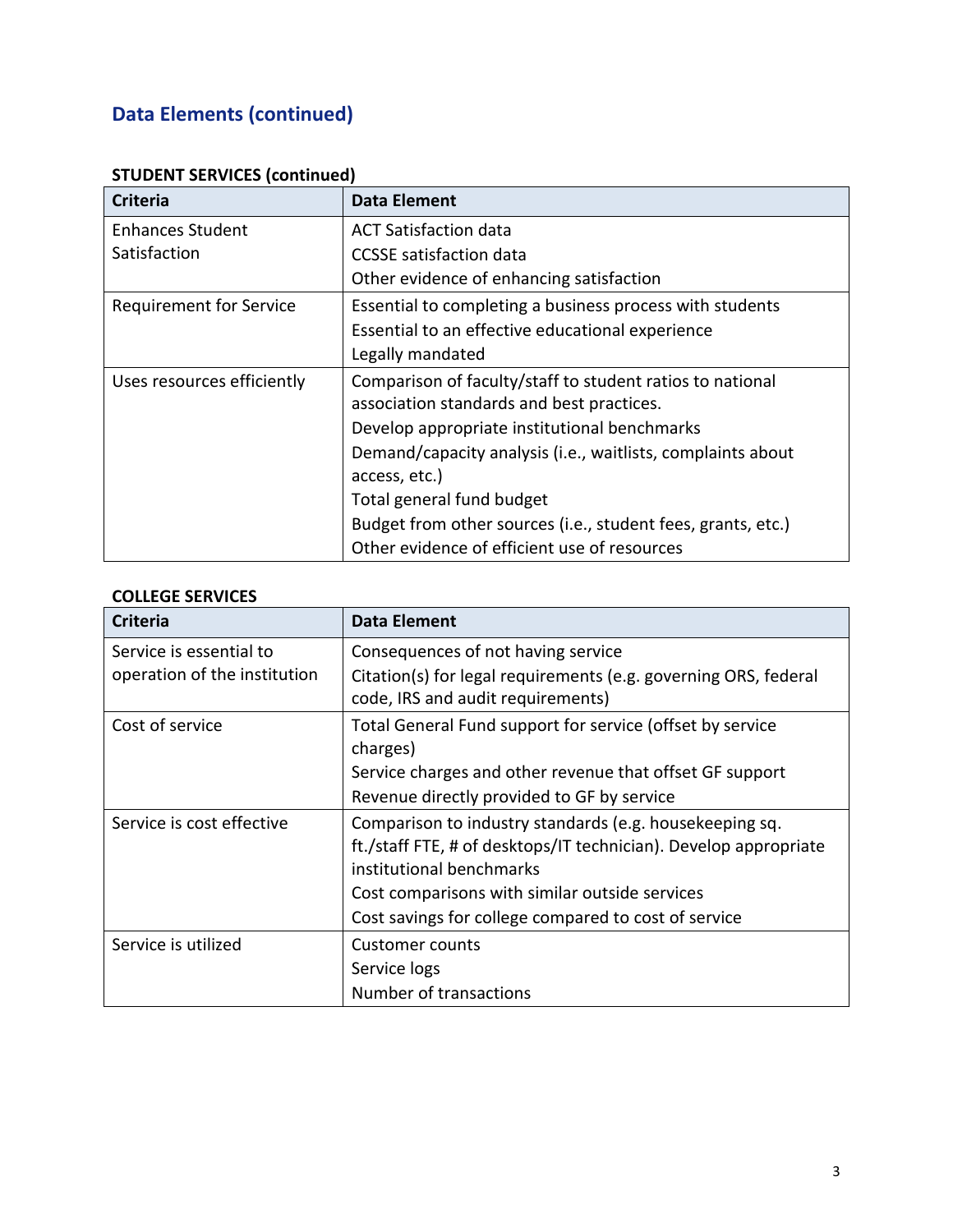### **Discussion Activity:**

Break into groups based on affiliation (instructional, student services, college services).

Questions:

- Are any of these data elements unclear?
- Are any of these data elements not meaningful in a standard assessment?
- What additional data elements should be included in a standard assessment?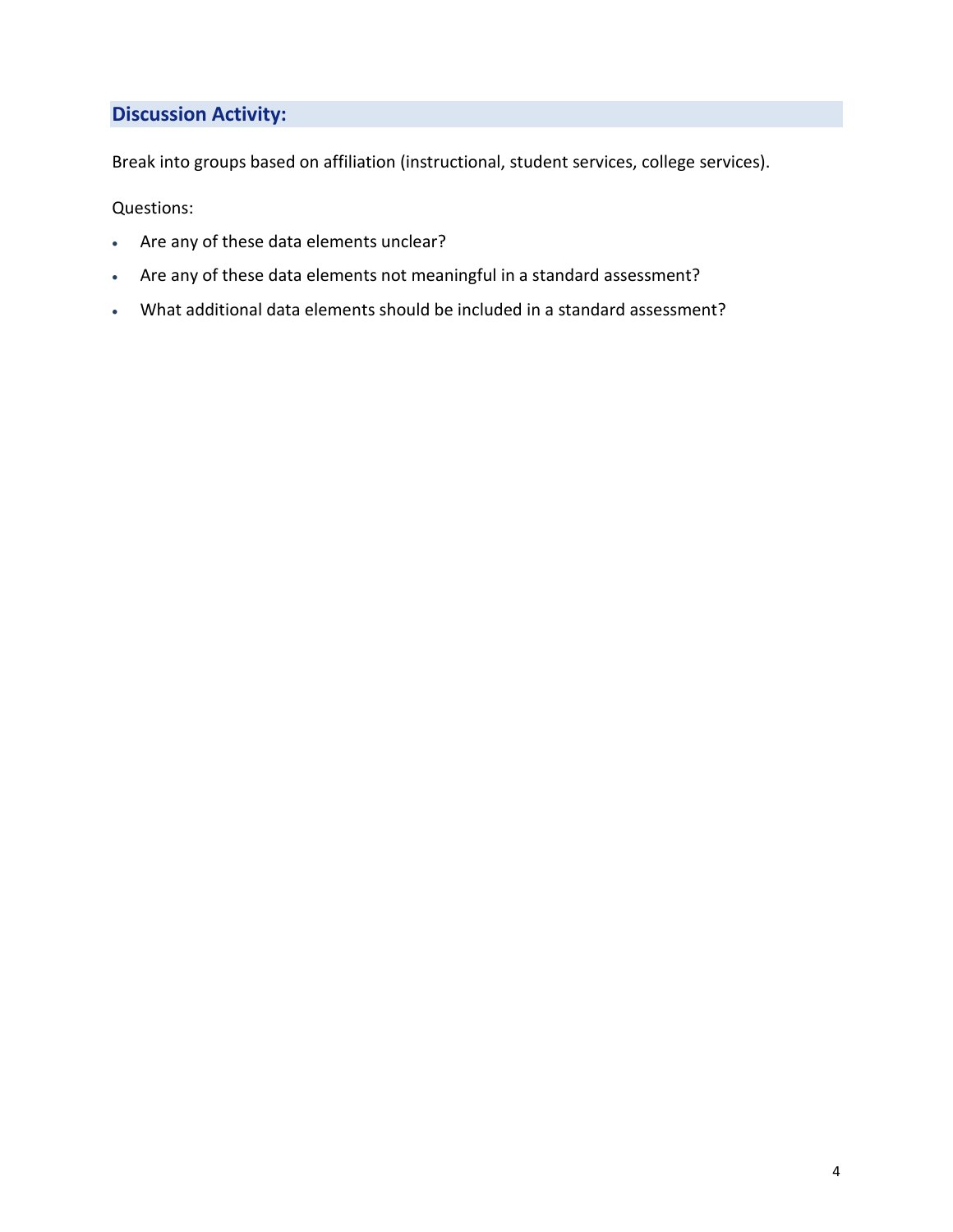# **Budget Principles & Criteria<sup>2</sup>**

#### *Budget planning at Lane will be guided by the following:*

#### General principles:

- 1. Budgets will focus on furthering the college mission
- 2. Budgets must meet legal, contractual, accreditation obligation
- 3. Budgets must meet board policies and involve as much input from the college community as possible
- 4. Benchmark to best practices while recognizing intentional variations between Lane and national norms.
- 5. Using data and objective criteria in planning and resource allocation.
- 6. Maximize investment in technology or streamlined work processes that will save resources.

#### Prioritizing principles:

- 1. Budget planning will be guided by the college strategic plan, unit plans, council plans and other planning efforts
- 2. Support student enrollment, retention, success, and learning, while minimizing negative impact of budget constraints on quality of student services, instruction and college infrastructure
- 3. Maximize revenue generation balanced with accessibility and affordability
- 4. Invest in new activities that maximize future revenue
- 5. Maintain existing facilities and equipment well and upgrade as needed
- 6. Maintain ability to respond to community needs
- 7. Avoid involuntary layoffs of permanent employees

#### Additional considerations:

Availability of the program or service elsewhere

 $\overline{a}$ 

<sup>&</sup>lt;sup>2</sup> From Lane's current long-range financial plan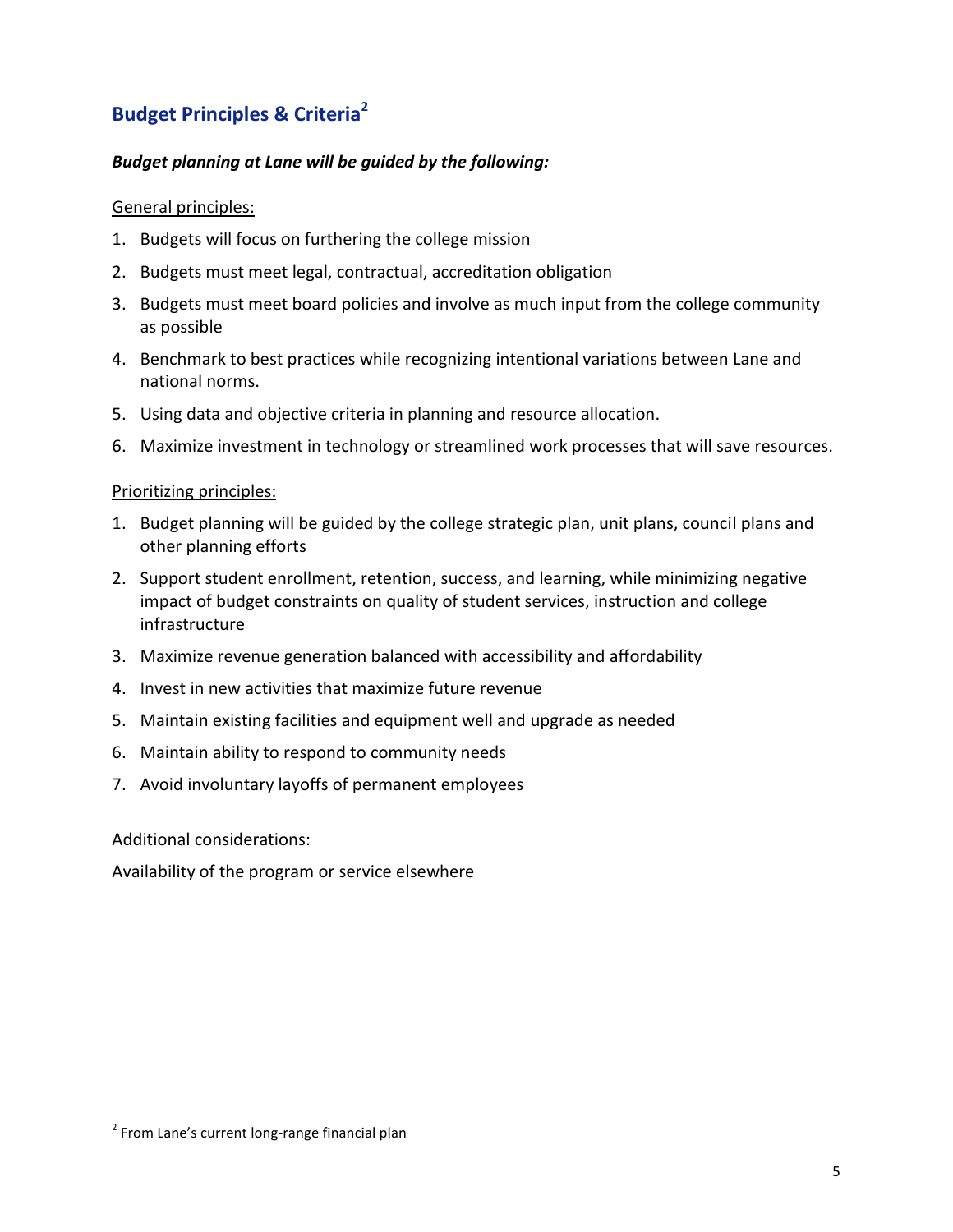### **Investment Principles & Criteria**

#### Prioritizing principles:

- 1. Budget planning will be guided by the college strategic plan, unit plans, council plans and other planning efforts
- 2. Support student enrollment, retention, success, and learning, while minimizing negative impact of budget constraints on quality of student services, instruction and college infrastructure
- 3. Maximize revenue generation balanced with accessibility and affordability
- 4. Invest in new activities that maximize future revenue
- 5. Maintain existing facilities and equipment well and upgrade as needed
- 6. Maintain ability to respond to community needs
- 7. Avoid involuntary layoffs of permanent employees

#### Additional Ideas:

#### *Adapted from faculty position requests, one-time funding, LaneStarter*

- Program review has been completed and an implementation plan is approved
- Alignment with program goals expressed in annual department planning
- Alignment with one or more of the college's strategic directions
- Requirement for external accreditation
- Support of critical/demonstrated local or regional workforce need
- Support of critical student success functions
- Increased enrollment
- Measurable, sustained return on investment; college impact
- Strength of concept; strength of plan

#### **Discussion Activity:**

Break into groups (if more than one table)

#### Questions:

- What other principles and criteria should be considered when making investment decisions?
- How can these principles and criteria be *stated, organized* and *applied* to support clear, transparent, consistent investment decisions?